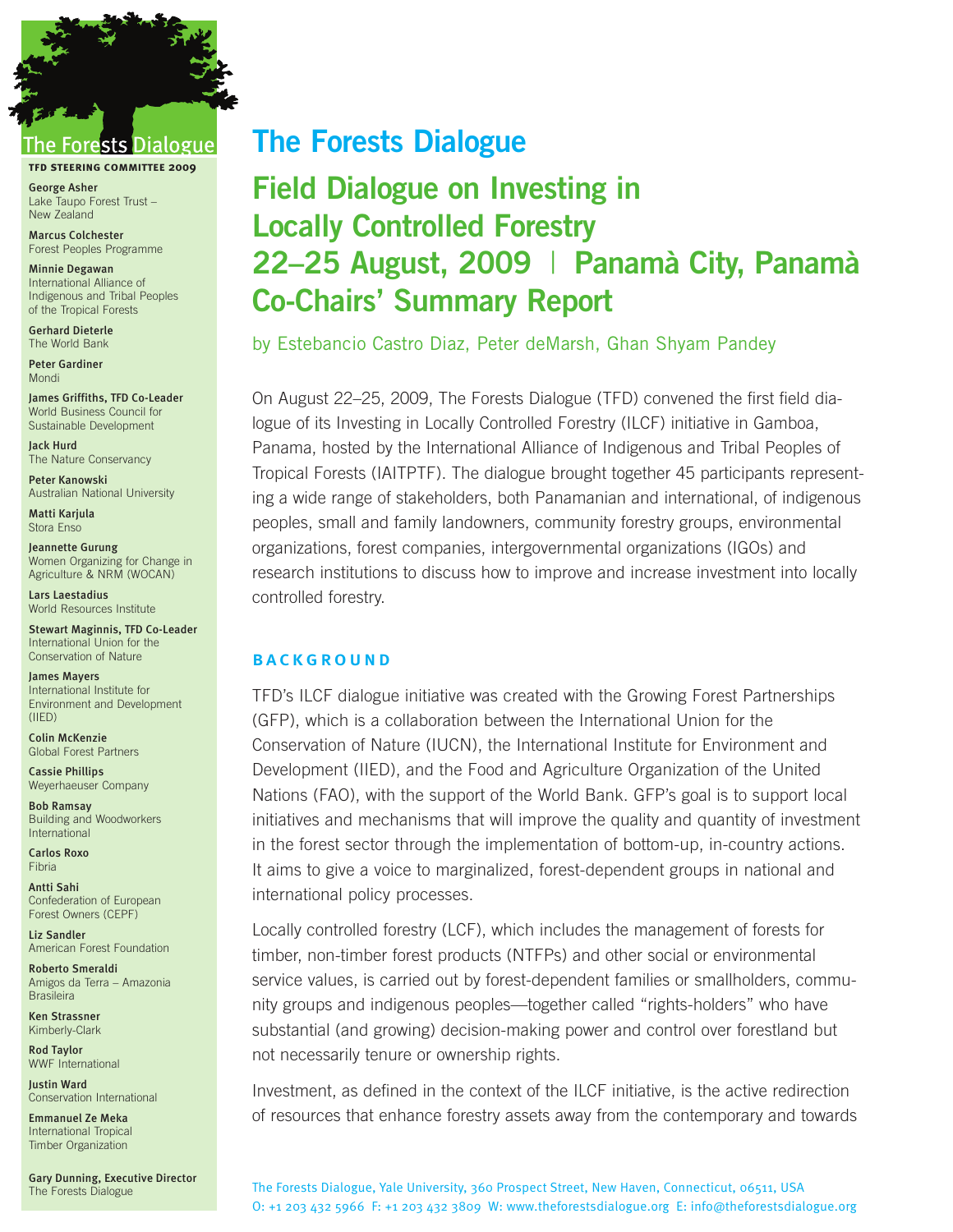



**Mayra Gonzalez**



**Visiting a local sawmill**



**Co-Chair Ghan Shyam Pandey**

future benefits. Therefore investments in locally controlled forestry can be made in a variety of ways and by a variety of actors. They can be made by securing forest rights, creating new forest resources, managing forests, building production and processing facilities and other infrastructure, developing human resources and capacity building, establishing credible forest certification for assurance of sustainability, improving governance or through financial investments. For that reason "investors" could mean multilateral organizations, bilateral donors, financial investors, banks, forest companies, governmental organizations, environmental and civil society non-governmental organizations, research institutions, small and medium forest enterprises and the very own resource owners and rights-holders.

Forest-dependent people in both the North and the South are concerned about emerging financial mechanisms related to forestry investments, potential negative impacts that outside investment may have on their livelihoods, and the few opportunities for local people to access investments that meet their priorities. There are many different perceptions (and perhaps even misconceptions) among ILCF stakeholder groups and often a mutual lack of understanding of small-scale or community forestry by the investment community and of investment by small-scale and community foresters. Nevertheless, there is shared recognition of the importance of investing in locally controlled forestry to create resilient economies that are able both to sustain and make returns from forest resources—and the interest in learning more about how to do this has been widely expressed.

The goal of the dialogue initiative is to build relationships between the stakeholders, identify the obstacles and opportunities for investment in LCF, and increase the visibility, role, and potential that locally controlled forestry can have. (See the ILCF Initiative Concept Paper on TFD's website at www.theforestsdialogue.org)

The ILCF Scoping Dialogue was held on June 9-10, 2009 in Brussels, Belgium. It brought together three groups of rights-holders—indigenous peoples, community forestry groups, and forestland smallholders—along with other stakeholders of locally controlled forestry.

Key themes that emerged in the Brussels Scoping Dialogue are:

- In spite of the differences among the three rights holder groups, they share many opportunities and similar obstacles that together can create a common agenda.
- LCF is perceived to be incompatible with commercial forestry.
- Recognizing and securing land tenure and user rights of forests are central to sustainable forest management.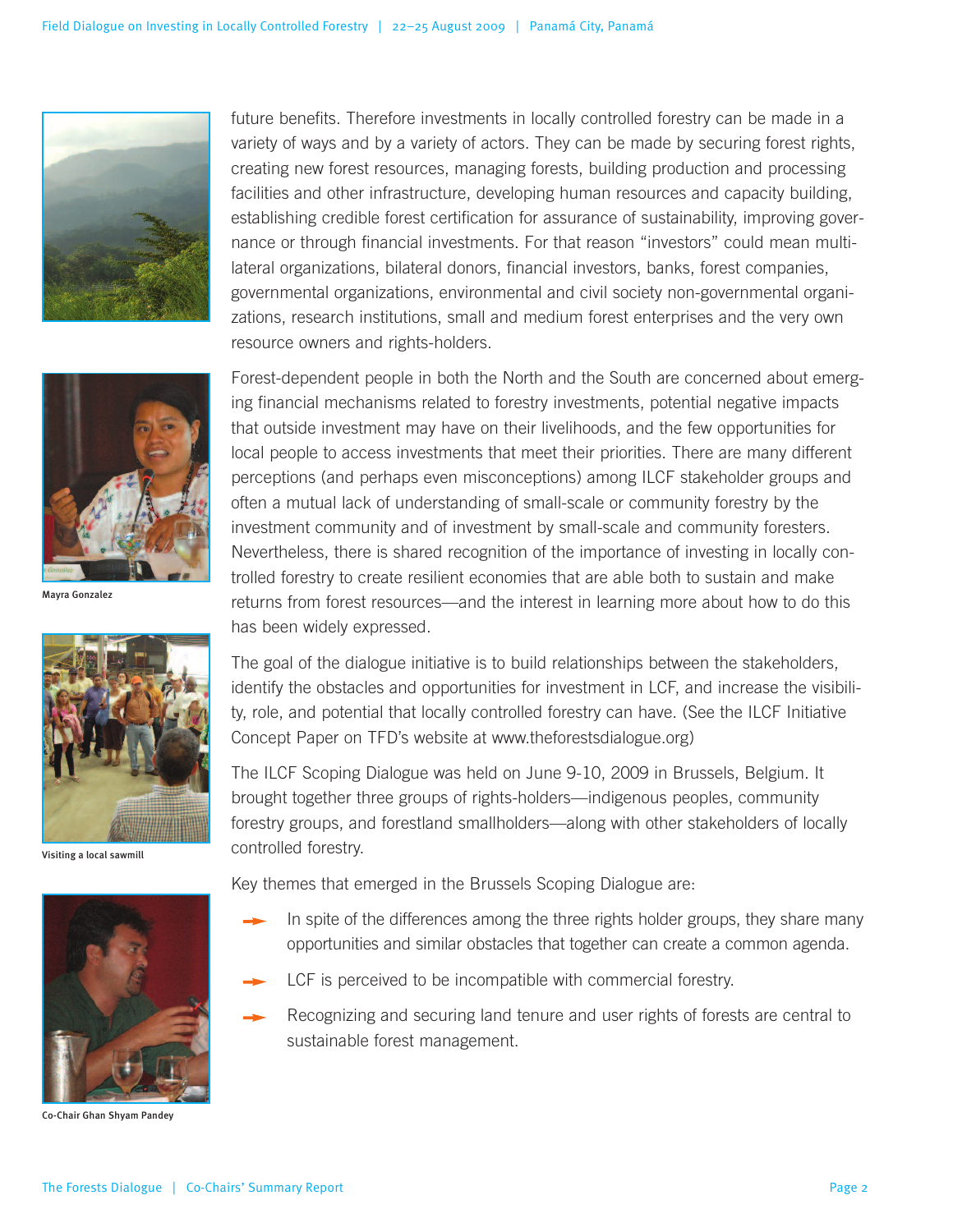- Strong, transparent policy processes with a multi-stakeholder, bottom-up approach are needed to move forward, in particular free, prior and informed consent processes.
- Capacity building and technical expertise are often essential preconditions.
- Effective organization and networking within and among the rights holder groups would strengthen their position.
- The role of intermediaries can be positive but is often unclear and can reduce the sense of ownership and empowerment felt by communities.
- Ensuring the profitability of locally controlled forestry presents significant challenges but there is space for new business models and new partnerships with other stakeholders.

(Read the Brussels Co-Chair Summary Report on TFD's website for a deeper look into these themes)

In Brussels it was agreed that the three rights holder groups would continue working together to find synergy and engage in a series of TFD field dialogues with other stakeholders in order to explore the key themes in the context of a local reality. Key to this process have been the following international alliances: Global Alliance of Community Forestry (GACF), International Family Forests Alliance (IFFA) and International Alliance of Indigenous and Tribal Peoples of Tropical Forests (IAITPTF). The Panama dialogue hosted by the IAITPTF Secretariat was the first in that series of field dialogues.

### **local ly control led forestry in the panamanian context**

In Panama most of the forest cover is within the indigenous autonomous regions and various indigenous communities have clear legal control of their land and exercise effective control of their forests. All communities share a need to improve livelihoods through increased and sustained benefits from their forests. Regardless of tenure they continue to fear that the government could expropriate their land for "national interests" such as large-scale infrastructure projects or because of political instability. In the communities we visited, climate change is of increasing concern as local people question whether they will be able to sustain their livelihoods from the forest.

#### **the program**

The first two days were devoted to field visits, where we met with two communities of the Kuna and the Embera indigenous peoples and visited a local medium-sized sawmill and furniture enterprise. The dialogue participants had the opportunity to listen to the perspectives of these stakeholders on ILCF and engage in a two-way discussion. The following two days were spent in meeting-style dialogue in Gamboa, just outside Panama City, where the agenda built directly on what was seen in the field.

#### **key themes**

Under the right conditions, locally controlled forestry can be a strong contributor to local livelihoods and sustainable development; however, communities feel that currently they are not able to support their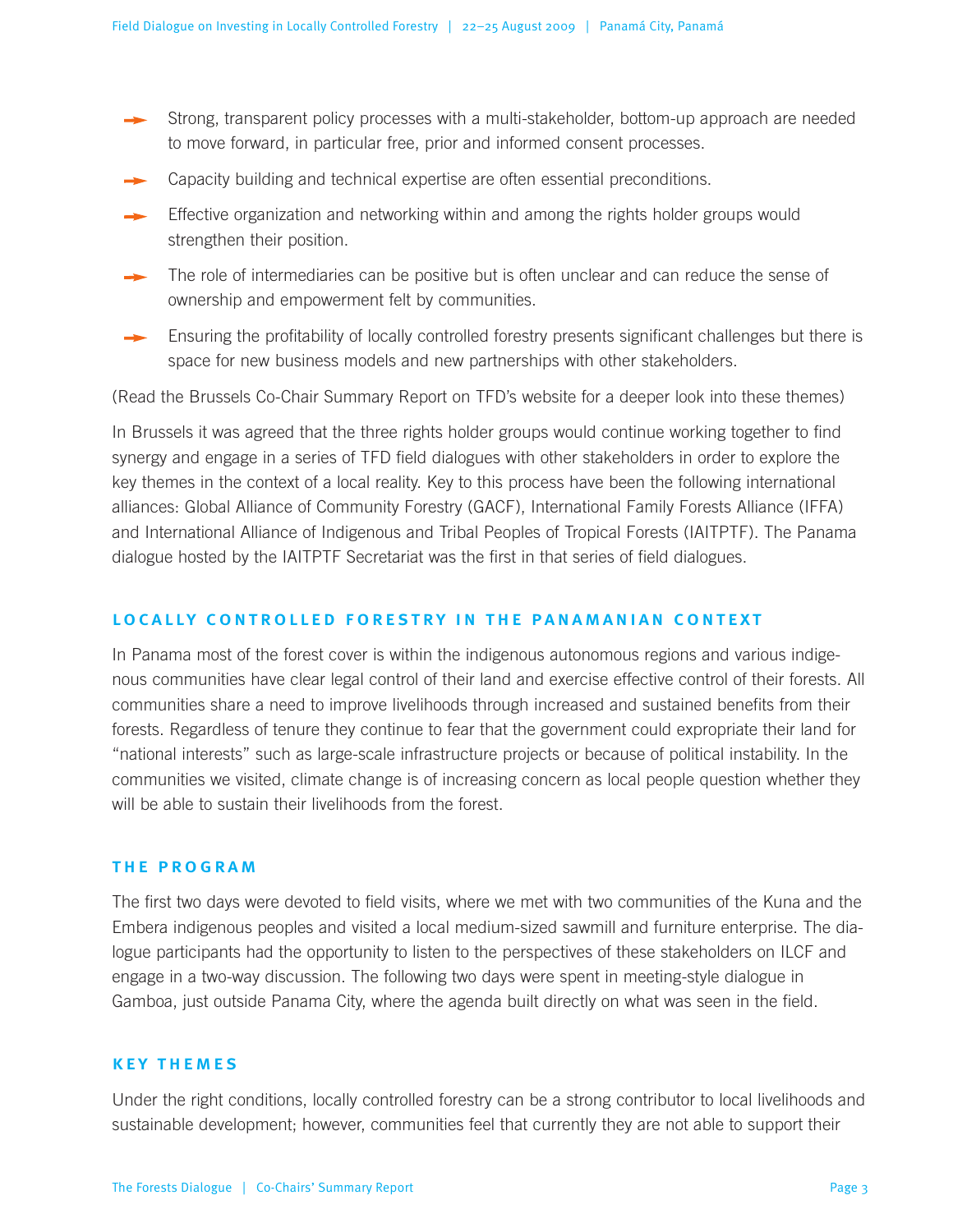

**Johnson Cerda in a breakout session**



communities with the forest alone. Often this potential can be reached with improved investment, which many times is lacking or misplaced. Prior to exploring investment schemes, however, it was expressed that the three groups needed to find synergy for a successful continuation of the dialogue stream. At this stage the group focused on understanding each other's perspectives of what local control meant, what conditions are required to enable them to obtain and maintain local control. The following are the key themes that emerged in this discussion as conditions, opportunities and obstacles to establish and maintain local control and improve investment streams:

#### **Legal and institutional framework**

- Ensuring land tenure and use rights security
- Guaranteeing free, prior and informed consent
- Demonstrating interest and will from the government to prioritize the forest sector and the involvement of the communities, not only by putting in place a legislative framework and forest policy but also follow through with support mechanisms and institutions, funding, law enforcement, etc.

#### **Community capacity**

Community capacity building is not sufficiently incorporated into forestry projects and in particular they lack the following components:

- Capacity building not only of technical skills, but also managerial, administrative, business plan development, communications, and marketing
- Recognition, recovery, and transfer of what is already present in the form of traditional knowledge and culture. (The communities expressed concerns with the loss of traditional knowledge exacerbated by the emigration of youth to urban areas. Local knowledge not only increases capacity to manage a forest but it also contributes to community cohesion and empowerment.)

**Sara Omi**



- Communities' capacity to become an active player on policymaking, markets, technical forums, negotiations, etc.
- "On-the-job" capacity building process where skills and capabilities are developed while carrying out a project and not as a prerequisite to implement an initiative
- Promotion of community organizing, inter-organizational coordination and networking on a national and international level
- Assessment of internal organizational structure
	- Knowledge transfer and training programs between rights holder groups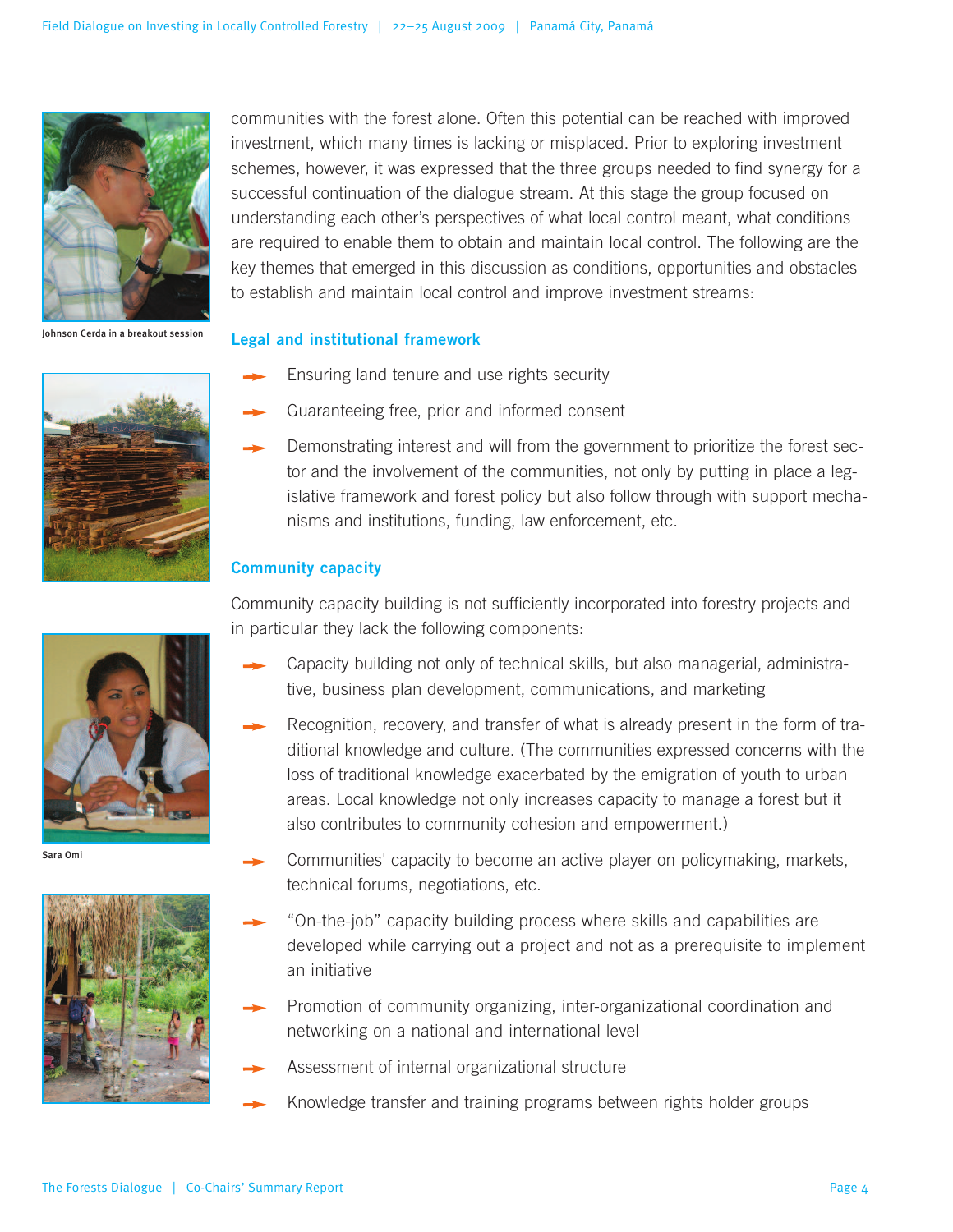Addressing the isolation and organizational gaps from each other, markets, service providers, and policy processes

#### **Autonomy, self-determination and identity**

- Related to traditional knowledge and organizing, the community has to have the capacity and space to establish a clear vision and determine priorities; design projects that integrate these priorities; negotiate effectively with governments, the private sector, and NGOs; and finally implement and manage the project.
- Communities should be allowed and encouraged to take ownership and responsibility for these investments.

#### **Advocacy**

- There are insufficient opportunities for the involvement of communities in national and international policies.
- The capacity of rights-holders to communicate their needs requires strengthening.

#### **Partnerships**

There is the need to:

- Elaborate new partnerships with the private sector, NGOs and governments in which the communities become "co-partners" instead of "beneficiaries,"—catalysts, not merely participants.
- Apply approaches and tools adapted to the forest communities' specific realities and challenges. (For example, appropriate project timeframes and coaching models; funding procedures and costs; or performance indicators which focus not only on economic efficiency but also in results to achieve indigenous rights, cosmovision strengthening, community cohesiveness, and other indicators identified as significant by the community.)
- Identify successful case studies on financing community projects

#### **Obstacles for investors**

The predominant obstacles to investment identified by the participants were the following:

- Political instability and the absence of peace, and rule of law
- Insufficient basic business know-how of communities
- Lack of legal status and guarantees needed to attract private investment
- High transaction costs
- Fragmentation of key players and the value chain
- Inadequate technical expertise